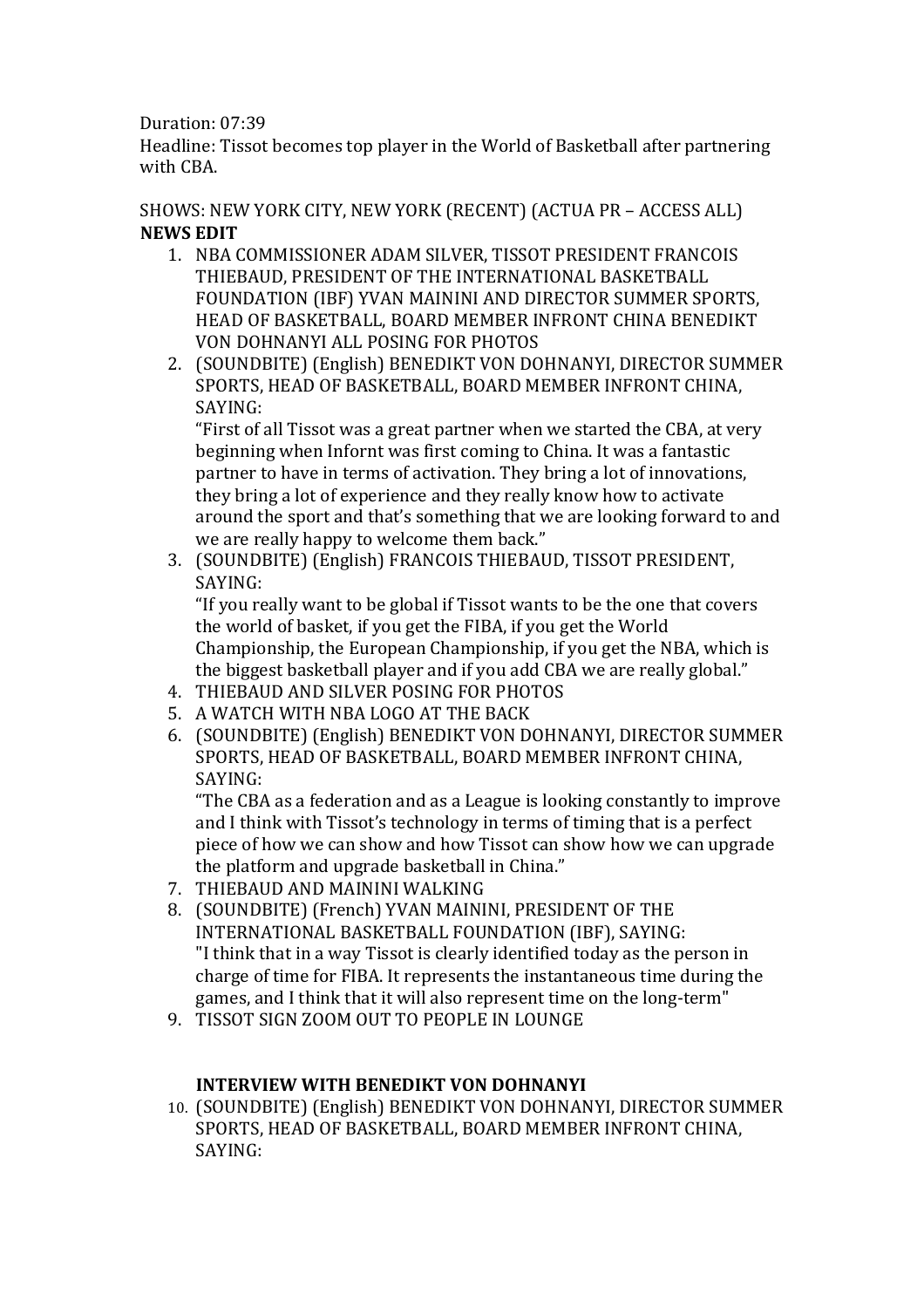"First of all Tissot was a great partner when we started the CBA in 2005, actually it was 2007 but they came in at very beginning when Infornt was first coming to China. It was a fantastic partner to have in terms of activation and showing some of our Chinese partners what's possible in terms of sports sponsorship and at the end of the day that's the most important for us. They are a long term partner of Infornt also in another sports, they bring a lot of innovations, they bring a lot of experience and they really know how to activate around the sport and that's something that we are looking forward to and we are really happy to welcome them back."

11.(SOUNDBITE) (English) BENEDIKT VON DOHNANYI, DIRECTOR SUMMER SPORTS, HEAD OF BASKETBALL, BOARD MEMBER INFRONT CHINA, SAYING:

"I mean it's a same, kind of progressing what we did originally with them, now the shot‐clock branding, the CBA as a federation and as a League is looking constantly to improve and I think with Tissot's technology in terms of timing that is a perfect piece of how we can show and how Tissot can show how we can upgrade the platform and upgrade basketball in China."

### **INTERVIEW WITH FRANCOIS THIEBAUD, TISSOT PRESIDENT**

12.(SOUNDBITE) (French) FRANCOIS THIEBAUD, TISSOT PRESIDENT, SAYING:

"With Tissot we already had a partnership with the CBA a few years back. And now that we have this partnership with the NBA, which is the most important partnership of basketball in the world, and the FIBA with whom we are partners since 2008, it makes sense that we have the basket globally. We have the World Championship, the European Championship where we can add the NBA and the CBA that is the Asian organization. This way Tissot becomes the international partner for basketball. Let's not forget that in basketball there are the players, the ambassadors that are some of our clients, and we want for our clients the same values that basketball cultivates. There are going to wear our watches and they need to be proud that Tissot is the official partner of these 3 organizations, FIBA, NBA and CBA."

13.(SOUNDBITE) (French) FRANCOIS THIEBAUD, TISSOT PRESIDENT, SAYING:

"Time precision is something basic for us, a watch doesn't only measure time, a watch needs to be dressed. Dressed not only with material but it needs to be dressed emotional values. And basketball brings those values globally, which adds beauty to the product and makes our consumers proud to wear them."

14.(SOUNDBITE) (English) FRANCOIS THIEBAUD, TISSOT PRESIDENT, SAYING:

"We already had a partnership with CBA a few years ago, now if you really want to be global if Tissot wants to be the one that covers the world of basket, if you get the FIBA, if you get the World Championship., the European Championship, if you get the NBA, which is the biggest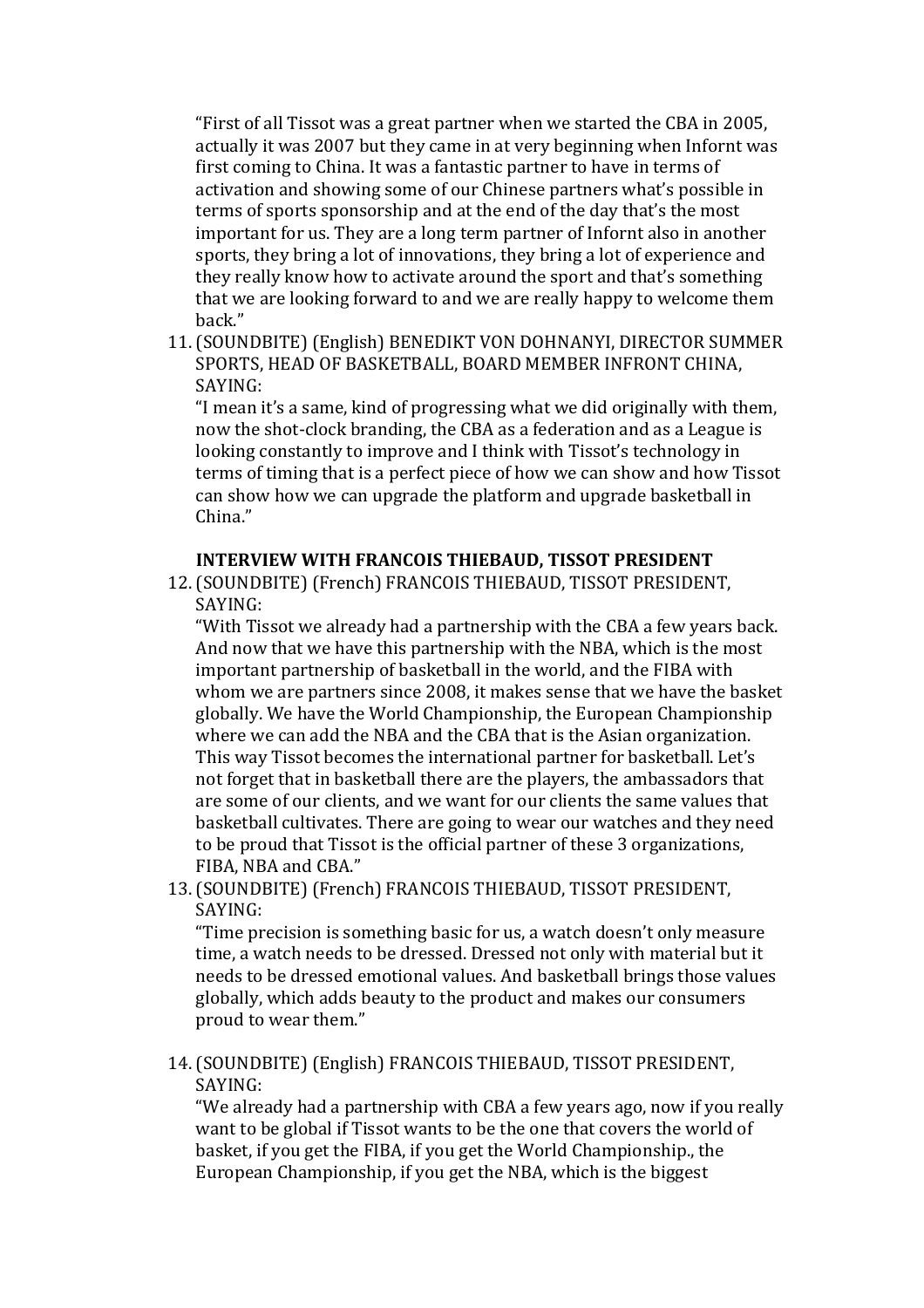basketball player and if you add CBA we are really global. I mean FIBA and on each side NBA and CBA make Tissot global in basketball. Tissot is basket, a new world for us, but the world that I'm sure our ambassadors and our consumers will really enjoy and we will enjoy ourselves."

### **INTERVIEW WITH YVAN MAININI**

- 15.(SOUNDBITE) (French) YVAN MAININI, PRESIDENT OF THE INTERNATIONAL BASKETBALL FOUNDATION (IBF), SAYING: "I think that the partnership between Tissot and FIBA is of great value, because it allowed to the younger ones to be acknowledged through the watches that the 5 best ones received, during the MVP, the youth championships and senior championships. I think the young ones are more sensitive to this because we invest in them for the future. I hope it's a partnership that will carry on."
- 16.(SOUNDBITE) (French) YVAN MAININI, PRESIDENT OF THE INTERNATIONAL BASKETBALL FOUNDATION (IBF), SAYING: "I think that in a way Tissot is clearly identified today as the person in charge of time for FIBA. It represents the instantaneous time during the games, and I think that it will also represent time on the long-term"

#### **INTERVIEW WITH ADAM SILVER, NBA COMMISSIONER**

17.(SOUNDBITE) (English) ADAM SILVER, NBA COMMISSIONER, SAYING: "I think we're just getting started, it's especially wonderful to have a global relationship with the global brand like Tissot and it only signifies that the NBA is becoming increasingly global in our scope, and our goal as we continue to grow our industry is to spread NBA basketball throughout the world and no better way to do it then the partnership with a brand like Tissot."

### **B‐ROLL**

- 18. NBA COMMISSIONER ADAM SILVER, TISSOT PRESIDENT FRANCOIS THIEBAUD, PRESIDENT OF THE INTERNATIONAL BASKETBALL FOUNDATION (IBF) YVAN MAININI AND DIRECTOR SUMMER SPORTS, HEAD OF BASKETBALL, BOARD MEMBER INFRONT CHINA BENEDIKT VON DOHNANYI ALL POSING FOR PHOTOS
- 19. TISSOT BASKETBALL AND VON DOHNANYI IN THE BACKGROUND
- 20. MORE OF VON DOHNANYI TALKING TO PEOPLE
- 21. MAININI AND THIEBAUD WALKING
- 22. SILVER AND THEIBAUD TOGETHER SHOWING THE NEW NBA WATCH
- 23. THE WATCH WITH NBA LOGO AT THE BACK
- 24. LOUNGE AT MADISION SQUARE GARDEN

STORY:

 The exclusive marketing partner of China's CBA Professional Basketball League, Infront Sports & Media, has announced on Tuesday (November 17) that the Swiss watchmaker Tissot became the Official Timekeeper of the CBA League.

The 5-year agreement covers all games of the CBA League, including the playoffs and the hugely successful annual CBA All Star Game.